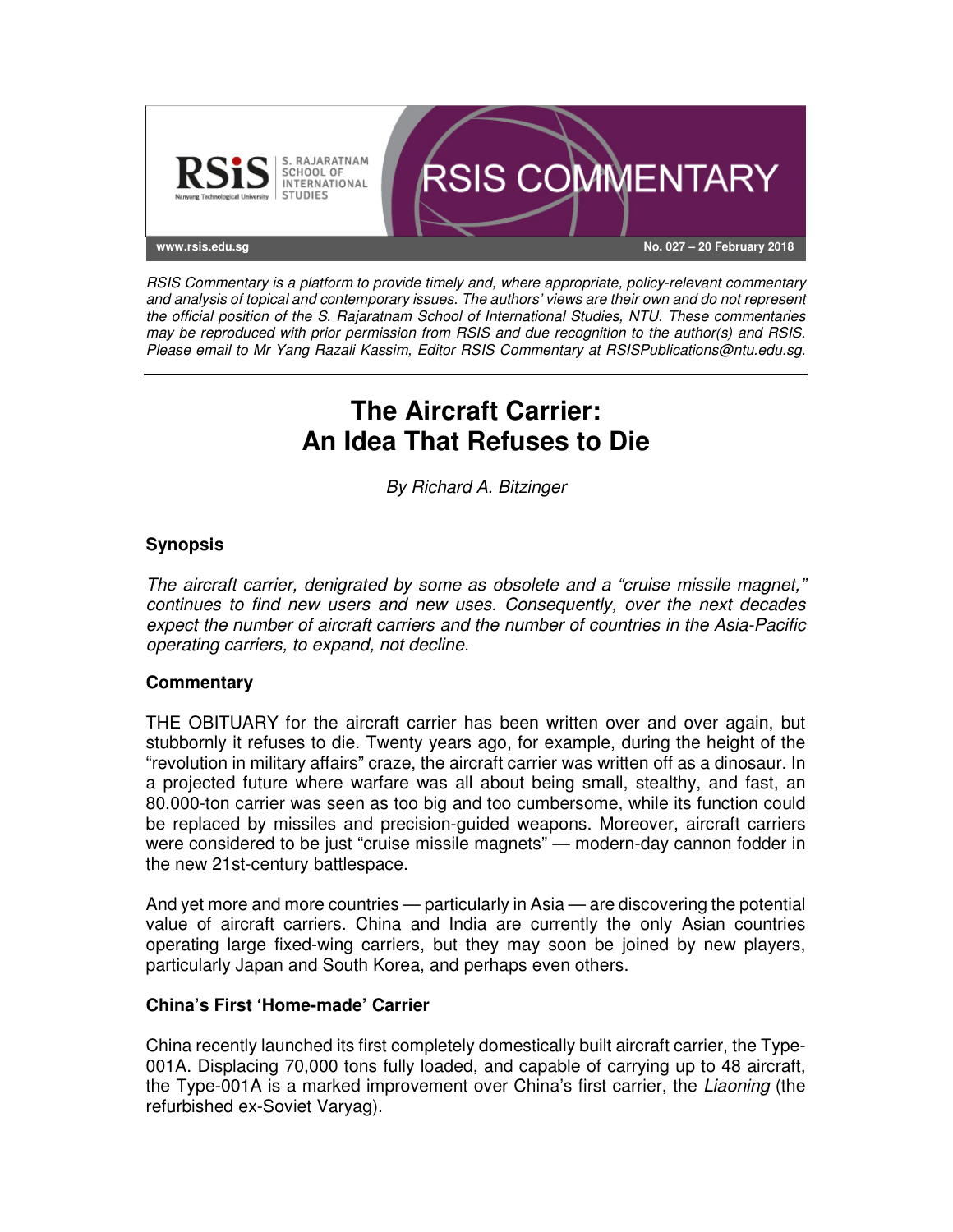India has operated aircraft carriers for more than 50 years, although until recently all of its carriers were second-hand, acquired from Britain or Russia. Currently, India operates one carrier, the 45,000-ton INS Vikramaditya (the ex-Russian navy Admiral Gorshkov, sold to India in 2004 and heavily rebuilt and refitted). More importantly, India has also constructed its own domestically built carrier, the INS Vikrant, which is currently undergoing sea trials and will likely be commissioned by 2020.

Thailand also operates a "pocket carrier," the 12,000-ton Chakri Nareubet; although configured for the use of AV-8S Harrier jump jets, all of Thailand's Harriers are currently inoperable, and the *Chakri Nareubet* can only fly helicopters.

### **Current Asian Carriers and Limitations**

To be sure, Asia's current carriers have limits. They carry much fewer combat aircraft than the US Navy's flagship Nimitz-class carrier, a 100,000-ton, nuclear-powered behemoth that can deploy at least 90 planes. In comparison, the *Liaoning* can carry only two dozen fighter jets and the Vikramaditya about the same.

In addition, current Indian and Chinese carriers suffer from the use of the "ski-jump" design: a curved ramp on the flight deck that permits aircraft to take off without using a complicated (and expensive) catapult. Unfortunately, a ski-jump design greatly limits the number of aircraft that can be operated at any one time. Just as important, fighter jets have to sacrifice weapons loads for fuel in order to take off, essentially making them flying gas cans. All these factors greatly limit the firepower and range of operations of these carriers.

Despite these limitations, more aircraft carriers are coming to Asia, and they are expanding in terms of numbers, capabilities, and operators. Both China and India are planning more carriers. India wants a minimum of three carriers, and China could build up to a half dozen. China is already working on its second indigenous carrier, the Type-002, which will be larger (at least 80,000 tons) and will likely feature a totally flat deck utilising a catapult (possibly a state-of-the-art electromagnetic launch system, currently found only on the US Navy's Ford-class). India is also considering catapults for future carriers.

Chinese and Indian carriers are also getting bigger and therefore more able to carry more aircraft. This could greatly expand their operational capabilities. There is even speculation that these countries could eventually incorporate nuclear power into their carrier propulsion systems, although this is likely decades away.

#### **Joining the Club: Japan and South Korea**

Just as important, at least two other Asian-Pacific countries — Japan and South Korea — are considering the idea of joining the club of Asian aircraft carrier operators. Both countries currently possess large open-deck assault ships (the Izumo-class in Japan, the Dokdo in Korea); although these flat-tops are currently used only for helicopters, they could become the basis for small fixed-wing carriers.

In fact, a recent article in *Defence News* suggests that both countries are looking into